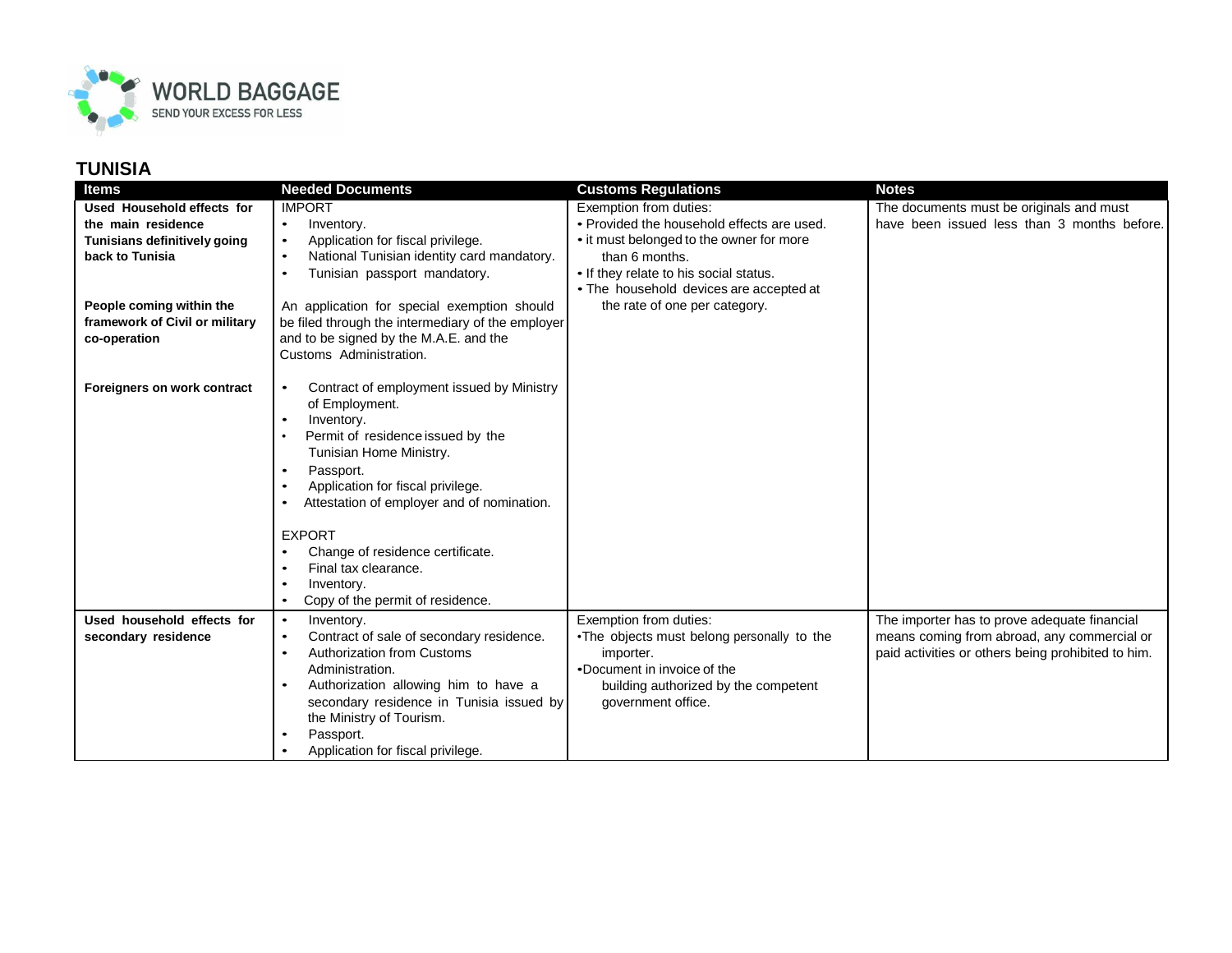

| <b>Items</b>                                         | <b>Needed Documents</b>                                                         | <b>Customs Regulations</b>                                                              | <b>Notes</b>                                                                 |
|------------------------------------------------------|---------------------------------------------------------------------------------|-----------------------------------------------------------------------------------------|------------------------------------------------------------------------------|
| Diplomatic and International<br><b>Organisations</b> | <b>IMPORTS &amp; EXPORTS</b><br>A privilege request should be filed with the    |                                                                                         |                                                                              |
|                                                      | Tunisian Ministry of Foreign Affairs in order to                                |                                                                                         |                                                                              |
|                                                      | obtain an exemption from duties on personal                                     |                                                                                         |                                                                              |
|                                                      | effects.                                                                        |                                                                                         |                                                                              |
| <b>Bridal clothes and</b>                            | <b>IMPORT</b>                                                                   | Exclusion from duties for new or used                                                   | The documents required for the exemption from                                |
| gifts                                                | Inventory.<br>$\bullet$<br>Certificate of marriage or family book.<br>$\bullet$ | bridal clothes and for gifts.                                                           | duties shall be produced one (1)<br>month following the import of the items. |
|                                                      | Certificate of residence issued by the local<br>$\bullet$                       |                                                                                         |                                                                              |
|                                                      | authorities.                                                                    |                                                                                         |                                                                              |
|                                                      | Authorization from the Customs<br>$\bullet$                                     |                                                                                         |                                                                              |
|                                                      | Administration.                                                                 |                                                                                         |                                                                              |
|                                                      | <b>EXPORT</b><br>Inventory.<br>$\bullet$                                        |                                                                                         |                                                                              |
|                                                      | Certificate of residence abroad.<br>$\bullet$                                   |                                                                                         |                                                                              |
|                                                      | Authorization from the Customs<br>$\bullet$                                     |                                                                                         |                                                                              |
|                                                      | Administration.                                                                 |                                                                                         |                                                                              |
| <b>Heirlooms / Bequest</b>                           | <b>IMPORT</b>                                                                   | Exemption from duties given that:                                                       | The required documents shall be provided                                     |
|                                                      | Testimony and statutory declaration.<br>$\bullet$                               | •The heir is up to the 4th degree of relationship                                       | 6 months after they were issued.                                             |
|                                                      | Document of proof of being a resident in                                        | with the one who makes the testament.                                                   |                                                                              |
|                                                      | Tunisia.                                                                        | •The heir lives abroad.                                                                 |                                                                              |
|                                                      | Certificate of residence.<br>$\bullet$<br>Death certificate.<br>$\bullet$       | •The heir has to prove his residence in the<br>territory where he wants to benefit from |                                                                              |
|                                                      | Inventory.<br>$\bullet$                                                         | these provisions.                                                                       |                                                                              |
|                                                      | Authorization from the Customs<br>$\bullet$                                     |                                                                                         |                                                                              |
|                                                      | Administration.                                                                 |                                                                                         |                                                                              |
|                                                      | <b>EXPORT</b>                                                                   |                                                                                         |                                                                              |
|                                                      | Document of proof of a residency abroad<br>$\bullet$                            |                                                                                         |                                                                              |
|                                                      | (certificate of residence) plus documents<br>above.                             |                                                                                         |                                                                              |
|                                                      | Death certificate.<br>$\bullet$                                                 |                                                                                         |                                                                              |
|                                                      | Inventory.<br>$\bullet$                                                         |                                                                                         |                                                                              |
|                                                      | Authorization from the Customs                                                  |                                                                                         |                                                                              |
|                                                      | Administration.                                                                 |                                                                                         |                                                                              |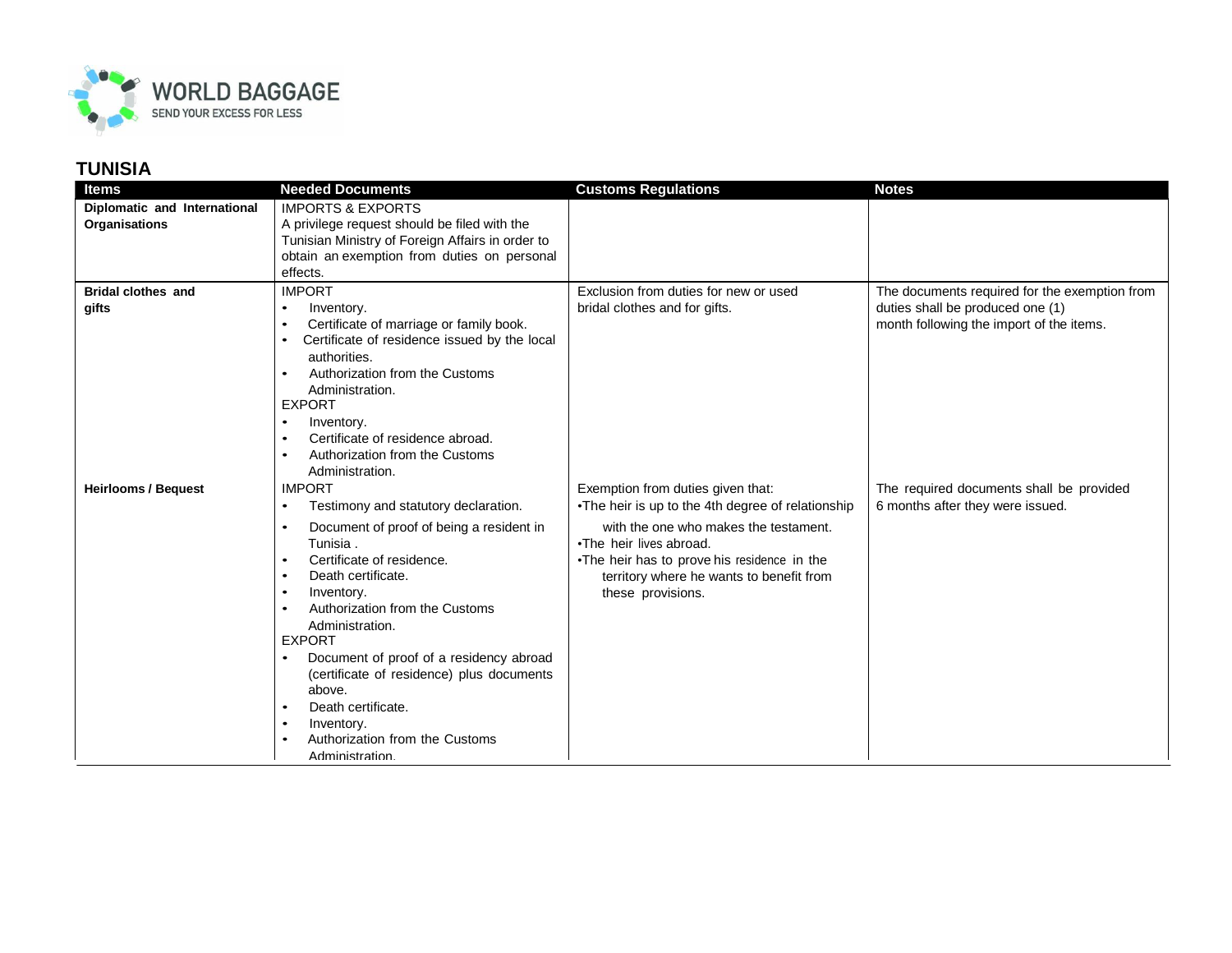

| <b>Items</b>                                     | <b>Needed Documents</b>                                         | <b>Customs Regulations</b>                                                                                             | <b>Notes</b>                                                                                         |
|--------------------------------------------------|-----------------------------------------------------------------|------------------------------------------------------------------------------------------------------------------------|------------------------------------------------------------------------------------------------------|
| Private car                                      | <b>IMPORT</b><br>Registration record.<br>$\bullet$              |                                                                                                                        | The form allows the circulation of the vehicle in<br>Tunisia for a period of 3 months, while waiting |
|                                                  | International green card.<br>$\bullet$                          |                                                                                                                        | for the regularization of the vehicle's status.                                                      |
|                                                  | Special form valid three months to be                           |                                                                                                                        |                                                                                                      |
|                                                  | regularized for local registration within the                   |                                                                                                                        |                                                                                                      |
|                                                  | given period.<br><b>EXPORT</b>                                  |                                                                                                                        |                                                                                                      |
|                                                  | Registration record.                                            |                                                                                                                        |                                                                                                      |
|                                                  | International green card.                                       |                                                                                                                        |                                                                                                      |
|                                                  | Valid attestation issued by the Road                            |                                                                                                                        |                                                                                                      |
|                                                  | Prevention Services.                                            |                                                                                                                        |                                                                                                      |
| <b>Raw materials</b>                             | Import license                                                  | Liable to duties and taxes.                                                                                            |                                                                                                      |
| <b>Tobacco, Products derived</b><br>from tobacco | Import license                                                  | Expose to duties and taxes.                                                                                            |                                                                                                      |
| Important wine and liquor<br>stock               | Import license                                                  | Subject to duties and taxes.                                                                                           |                                                                                                      |
| Gold, Gold ingots, currencies                    | Authorization from the Central Bank of Tunisia.                 | Import and export are strictly prohibited, except<br>when having an authorization from the Central<br>Bank of Tunisia. |                                                                                                      |
| <b>Narcotics, Drugs</b>                          |                                                                 | Import and export are strictly prohibited.                                                                             | The central pharmacy of Tunisia is the only one<br>able to import and export medications and         |
| Weapons and munitions                            | <b>IMPORT &amp; EXPORT</b>                                      |                                                                                                                        | narcotics. Munitions are strictly not allowed.                                                       |
|                                                  | Original fire weapons certificate.<br>$\bullet$                 |                                                                                                                        |                                                                                                      |
|                                                  | Provisional retention of the weapon at the                      |                                                                                                                        |                                                                                                      |
|                                                  | customs office of entry in order to allow the                   |                                                                                                                        |                                                                                                      |
|                                                  | importer interested to get a fire weapon<br>certificate for it. |                                                                                                                        |                                                                                                      |
|                                                  | Possibly a hunting license.                                     |                                                                                                                        |                                                                                                      |
| <b>Domestic animals</b>                          | Sanitary certificate issued by an official                      |                                                                                                                        |                                                                                                      |
|                                                  | veterinary.                                                     |                                                                                                                        |                                                                                                      |
| <b>Valuable articles</b>                         | Authorization from the services of Fine Arts<br>$\bullet$       |                                                                                                                        | Export of any objects proceeding the Punic -                                                         |
|                                                  | and Antiquity.                                                  |                                                                                                                        | Carthaginian - Roman period is strictly<br>not permitted.                                            |